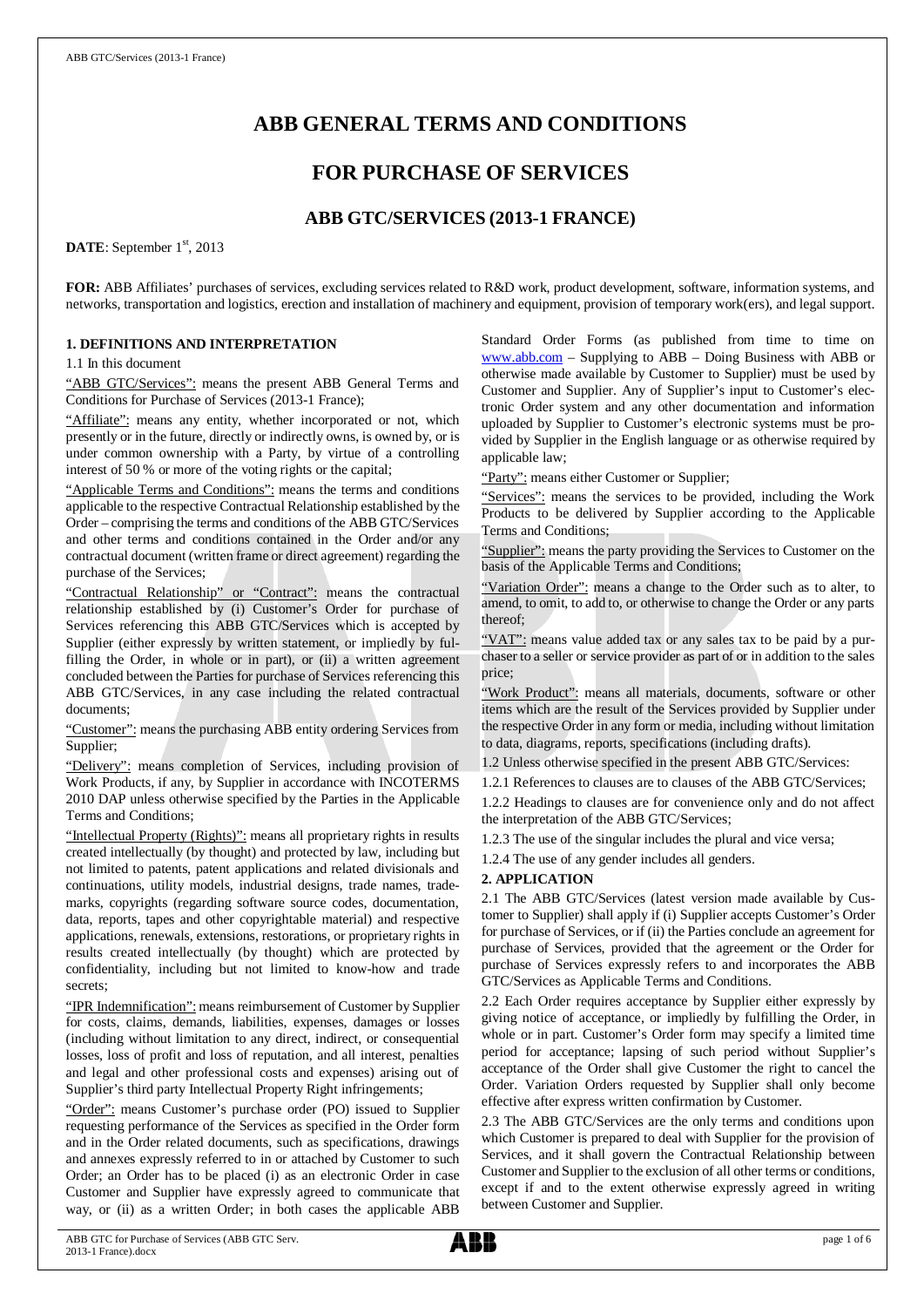2.4 No terms or conditions endorsed upon, delivered with or contained in Supplier's quotations, acknowledgements or acceptances of Orders, specifications or similar documents will form part of the Contractual Relationship, and Supplier waives any right which it otherwise might have to rely on such other terms or conditions.

2.5 References in the ABB GTC/Services to any statute or statutory provision shall, unless the context otherwise requires, be construed as a reference to that statute or provision as from time to time amended, consolidated, modified, extended, re-enacted or replaced.

## **3. SUPPLIER'S RESPONSIBILITIES**

3.1 Supplier shall provide the Services and deliver the Work Products: 3.1.1 in accordance with the applicable laws and regulations;

3.1.2 in accordance with the quality standards stated under Clause 9.1 and specified in the Order and in the other documents being part of the

3.1.3 free from defects and from any rights of third parties;

3.1.4 on the due date specified in the Order;

Contractual Relationship;

3.1.5 in the quantity specified in the Order;

3.1.6 with all skill and care and in accordance with industry best practice.

3.2 Supplier shall not substitute or modify any of the agreed materials used for the provision of the Services or make any changes to the agreed ingredients, the design or other agreed criteria of the Work Products without Customer's prior written approval.

3.3 Supplier shall take care that Work Products are contained or packaged in the manner usual for such Work Products or, where there is no such manner, in a manner adequate to preserve and protect the Work Products until Delivery completion.

3.4 Supplier shall submit invoices in an auditable form, complying with Supplier's and Customer's applicable local mandatory law, generally accepted accounting principles and the specific Customer requirements, containing the following minimum information: Supplier name, address and reference person including contact details (telephone, e-mail etc.); invoice date; invoice number; Order number (same as stated in the Order); Supplier number (same as stated in the Order); address of Customer; quantity; specification of Services supplied; price (total amount invoiced); expenses approved by Customer, but not included in the price (to be specified by amount and category); currency; tax or VAT (amount has to be specified); tax or VAT number; payment terms.

3.5 Invoices shall be issued to Customer as stated in the Order and/or the Applicable Terms and Conditions, and shall be sent to the invoice address specified in the Order.

3.6 Expenses not agreed in writing by Customer will not be reimbursed.

3.7 Customer may issue Variation Orders to Supplier to alter, amend, omit, add to, or otherwise change ordered Services or parts thereof, and Supplier shall carry out such Variation Orders. Agreed unit prices stated in the Order and/or otherwise agreed between Customer and Supplier shall apply.

3.8 Supplier shall in no event suspend the performance of any Services or the Delivery of Work Products to Customer. In the event of Force Majeure, Clause 16 shall apply.

## **4. CUSTOMER'S RESPONSIBILITIES**

4.1 In consideration of the Services provided by Supplier in accordance with the Applicable Terms and Conditions, Customer shall pay to Supplier the fees or purchase price stated in the Order in accordance with the payment terms specified therein, provided the invoice fulfils the requirements of Clauses 3.4 and 3.5. In the event that the payment terms are determined by mandatory applicable law, such terms shall prevail.

4.2 Customer reserves the right to set off any amount and to withhold payment for Services not provided in accordance with the Applicable Terms and Conditions.

## **5. DELIVERY**

5.1 The Services shall be provided at the agreed place specified in the Order, or, if no such place has been specified, at Customer's address specified in the Order.

5.2 The Work Products shall be delivered in accordance with INCOTERMS 2010 DAP, to the agreed place specified in the Order, or, if no such place has been specified, to Customer's place of business. 5.3 Supplier shall ensure that each Delivery of a Work Product is accompanied by a delivery note, which shall contain the following minimum information (unless required otherwise by Customer): the Order number, date of Order, number of packages and contents, where applicable the customs tariff number of the country of consignment, and, in the case of partial delivery, the outstanding balance remaining to be delivered. For controlled goods, the national export control number must be indicated and, and if the goods are subject to U.S. export regulations, the U.S. Export Control Classification Number (ECCN) must be specified in the delivery note. Proofs of preferential origin as well as conformity declarations and marks of the country of consignment or destination are to be submitted without being requested; certificates of origin upon request.

5.4 Work Products shall be delivered during Customer's business operation hours unless otherwise requested by Customer.

5.5 Upon Delivery of the Work Products, Supplier (or its appointed carrier) shall provide Customer with such export documents as are applicable or necessary together with a delivery note.

5.6 Ownership (title) regarding Work Products shall pass to Customer at Delivery, except if otherwise agreed in writing. For assigning of Intellectual Property in the Work Products arising from the Services Clause 11.1 shall apply.

5.7 Supplier shall invoice Customer upon Delivery in accordance with Clause 3.4 and 3.5, but such invoicing shall be conducted separately from dispatch of the Work Products to Customer.

## **6. ACCEPTANCE**

6.1 Customer shall not be deemed to have accepted any Services until it has had a reasonable time to inspect them following completion or, in the case of a defective performance, until a reasonable time after such defective performance has become apparent. Such reasonable time period shall be determined by the specifics of the Services, the defective performance and the circumstances of the provision of the Services.

6.2 If any Services provided or Work Products delivered to Customer do not comply with Clause 3 (Supplier's Responsibilities), or are otherwise not in conformity with the Order, then, without limiting any other right or remedy that Customer may have under Clause 10 (Remedies), Customer may reject the Services and/or the Work Products, and may request replacement of the Services and/or the Work Products, or recover all payments made to Supplier by Customer.

6.3 Upon Supplier's request Customer shall send written acceptance statement to Supplier.

## **7. DELAY**

If the Delivery of the Services or the Work Products does not comply with the agreed delivery date(s), then, without prejudice to any other rights which it may have under the Contractual Relationship or at law, Customer reserves the right to:

7.1 terminate the Contractual Relationship or the respective Order in whole or in part;

7.2 refuse any subsequent Delivery of Services or Work Products which Supplier attempts to make;

7.3 recover from Supplier any expenditure reasonably incurred by Customer in obtaining the Services or the Work Products in substitution from another supplier;

7.4 claim damages for any additional costs, loss or expenses incurred by Customer which are reasonably attributable to Supplier's failure to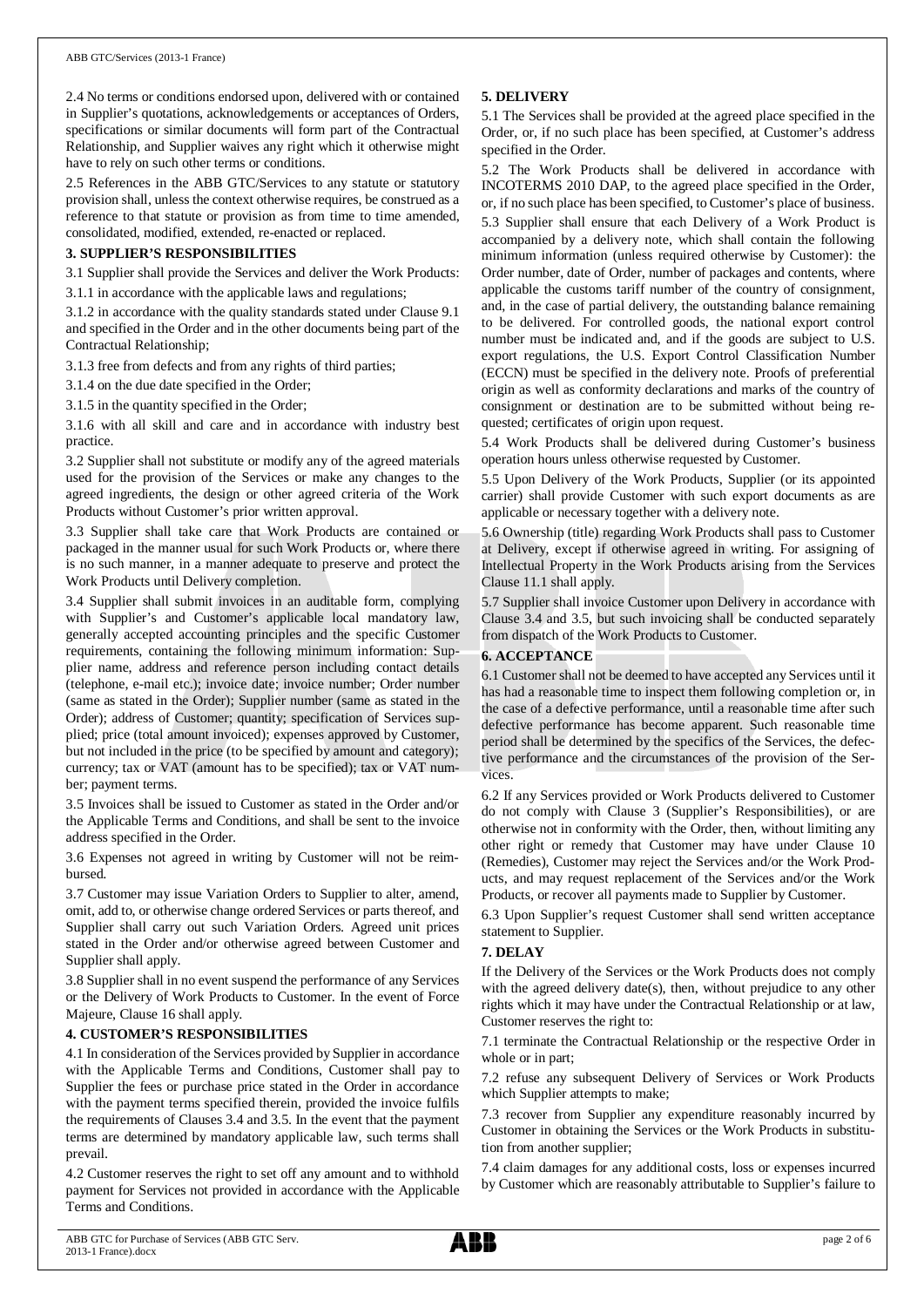provide the Services or to deliver the Work Products on the agreed dates; and

7.5 claim compensation for liquidated damages in addition to the rights provided under Clauses 7.1 to 7.4 if such compensation right is expressly stated in the respective Order.

#### **8. INSPECTION**

8.1 Supplier shall allow Customer and/or its authorised representatives to inspect the Services and to test the Work Products, or parts of them at any time prior to the completion of the Services and/or the Work Products.

8.2 Notwithstanding any inspection or test sampling however conducted, Supplier shall remain fully responsible for the Services' compliance with the Order. This applies whether or not Customer has exercised its right of inspection and/or testing and shall not limit Supplier's obligations under the Order. For the avoidance of doubt, inspection of Services or testing of Work Products by Customer and/or its authorised representatives shall in no event exempt Supplier from or limit Supplier's warranties or liability in any way.

## **9. WARRANTY**

9.1 Supplier warrants that the Services (including Work Products):

9.1.1 comply with all agreed specifications, including all specified material, workmanship and the like, documentation and quality requirements, or in absence thereof are performed in accordance with generally accepted practices, procedures and standards of the respective industry and are fit for the purposes for which Services of the same description type would ordinarily be used, and that the results of the Services maintain the functionality and performance as expected by Customer according to Supplier's information, documentation and statements;

9.1.2 are appropriate and fit for any particular purpose expressly or impliedly made known to Supplier in the Order;

9.1.3 are new and unused (in case of Work Products) at the date of Delivery;

9.1.4 are free from defects and rights of third parties;

9.1.5 possess the qualities which Supplier has held out to Customer as a sample, model or otherwise;

9.1.6 comply with Clause 12 (Compliance with Relevant Law).

9.2 The warranty period shall be twenty four (24) months from acceptance of the Services or the Work Products, if no other time period is stated in the Order or otherwise expressly agreed in writing by the Parties.

9.3 In case of non-compliance with the warranty provided under this Clause, Customer shall be entitled to enforce the remedies provided in Clause 10 (Remedies).

## **10. REMEDIES**

10.1 In case of breach of warranty under Clause 9 (Warranty) or if Supplier otherwise fails to comply with any of the Applicable Terms and Conditions, Customer shall give notice in writing to Supplier of such breach of warranty and provide Supplier an opportunity to swiftly remedy it. If no Supplier action to remedy such breach has been taken within forty eight (48) hours of receiving such Customer notification, Customer shall be entitled to any one or more of the following remedies at its own discretion and at Supplier's expense:

10.1.1 to give Supplier another opportunity to carry out any additional work necessary to ensure that the Applicable Terms and Conditions are fulfilled;

10.1.2 to carry out (or to instruct a third party to carry out) any additional work necessary to make the Services comply with the Applicable Terms and Conditions;

10.1.3 to obtain immediate replacement of the defective Services by Services conforming with the Applicable Terms and Conditions without defects;

10.1.4 to refuse to accept any further Services, but without relieving Supplier from its liability for the defective Services;

10.1.5 to claim such damages as may have been sustained by Customer as a result of Supplier's breaches of the Applicable Terms and Conditions, statutory duty or any applicable law;

10.1.6 to claim liquidated damages expressly provided in the Order;

10.1.7 to terminate the Contractual Relationship or the respective Order in accordance with Clause 15.2.

10.2 In the event that Clauses 10.1.1, 10.1.2 or 10.1.3 apply, the entire warranty period of Clause 9.2 shall be restarted.

10.3 The rights and remedies available to Customer and contained in the Applicable Terms and Conditions (including, but not limited to the ABB GTC/Services) are cumulative and are not exclusive of any rights or remedies available at law or in equity.

## **11. INTELLECTUAL PROPERTY**

11.1 Supplier assigns herewith to Customer full ownership rights in and to any Intellectual Property in the Work Products arising from the Services for the full duration of such rights, wherever in the world enforceable. Supplier further agrees to execute, upon Customer's request and at its cost, all further documents and assignments and do all such further things as may be necessary to perfect Customer's ownership title to the Intellectual Property or to register Customer as owner of the Intellectual Property with any registry, including but not limited to governmental registration authorities or private registration organisations.

11.2 The Intellectual Property Rights in any Work Products created by or licensed to Supplier prior to the respective Order or outside of such Order, and any subsequent modifications to the same ("Pre-Existing Works") will remain vested in Supplier or the respective third party owner. To the extent that Pre-Existing Works are embedded in any Work Products delivered by Supplier, Customer and its Affiliates shall have a worldwide, irrevocable, perpetual, transferrable, non-exclusive, royalty-free licence with rights to sublicense to use the Pre-Existing Works as part of such Work Products, including the right to further improve, develop, market, distribute, sub-license, exploit or otherwise use the Work Products containing such Pre-Existing Works. Supplier shall not be prevented or restricted by this ABB GTC/Services from using its own know-how or its Pre-Existing Works in the course of providing the Services.

11.3 In the event that the Services provided and/or Work Products delivered by Supplier infringe any third party Intellectual Property Rights, Supplier shall, notwithstanding anything provided to the contrary or otherwise contained in the Applicable Terms and Conditions (including, but not limited to the ABB GTC/Services), provide IPR Indemnification to Customer. The IPR Indemnification applies whether or not Supplier may have been negligent or at fault and does not limit any further compensation rights of Customer. Supplier's obligation to indemnify Customer as provided under this Clause shall not apply if and to the extent the liability or damage was caused by Customer's own pre-existing Intellectual Property Rights contributed to, or implemented into the Work Products and/or the Services provided by Supplier.

11.4 If any infringement claim is made against Customer, Customer may without prejudice to its rights under Clause 11.3 also request at its discretion and at Supplier's cost that Supplier (i) procures for Customer the right to continue using the Work Products and/or the Services; (ii) modifies the Work Products and/or the provision of the Services so that they cease to be infringing; or (iii) replaces the Work Products and/or the Services so that they become non-infringing.

11.5 In the event Supplier cannot fulfil Customer's above request, Customer shall be entitled to terminate the Contractual Relationship or the respective Order, to reclaim all sums which Customer has paid to Supplier thereunder and to claim compensation in accordance with Clause 11.3 and for any other costs, losses or damages incurred whatsoever.

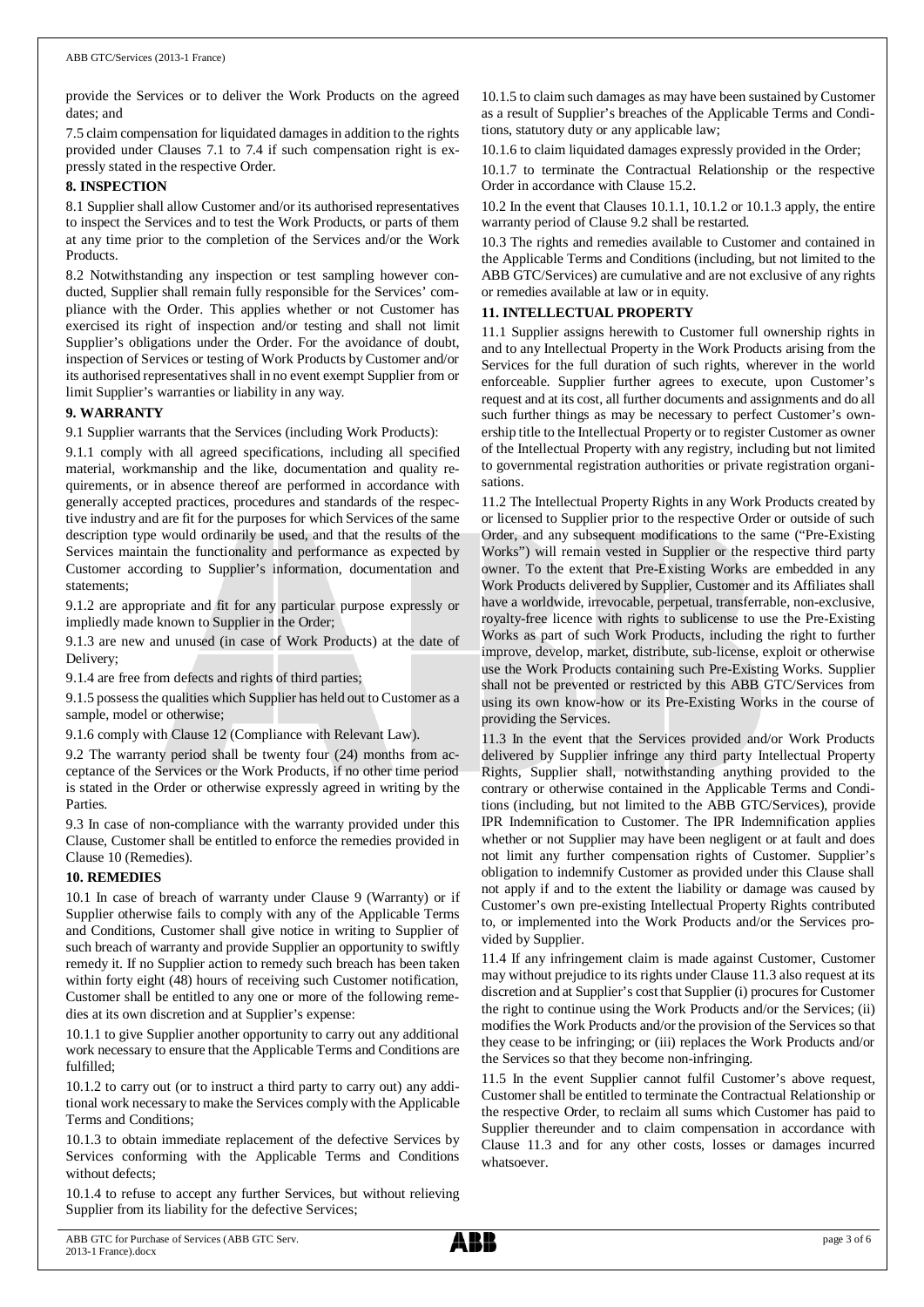## **12. COMPLIANCE WITH RELEVANT LAW**

12.1 The Services covered by the Applicable Terms and Conditions shall be provided by Supplier in compliance with all relevant legislation, regulations, and codes of practice, guidance and other requirements of any relevant government or governmental agency applicable to Supplier. To the extent that such regulations are advisory rather than mandatory, the standard of compliance to be achieved by Supplier shall be in compliance with the generally accepted best practice of the relevant industry.

12.2 Supplier represents and warrants that:

12.2.1 it is knowledgeable with, and is and will remain in full compliance with all applicable export and import laws, regulations, instructions, and policies, including, but not limited to, securing all necessary clearance requirements, export and import licenses and exemptions from, and making all proper filings with appropriate governmental bodies and/or disclosures relating to the provision of services, the release or transfer of goods, technologies, software to non U.S. nationals in the U.S., or outside the U.S., the release or transfer of technology and software having U.S. content or derived from U.S. origin software or technology; and

12.2.2 it is knowledgeable with applicable supply chain security recommendations issued by applicable governments and industry standards organizations and will make best efforts to comply with such recommendations; and

12.2.3 it will, upon Customer's request, promptly provide all information necessary to export and import the Services and/or the Work Products, or any items being part thereof, including, as applicable, the Export Control Classification Numbers (ECCN), and will notify Customer in writing of any changes to the respective information provided by Supplier; and

12.2.4 it will not, unless authorized by applicable government license or regulation, including but not limited to any U.S. authorization, directly or indirectly export or re-export, at any time, any technical information, technology, software, or other commodity furnished or developed under the Contractual Relationship, or any other agreement between the Parties, or any other product that is developed or produced from or using Customer's technical information, technology, software, or other commodity provided under the Contractual Relationship to any prohibited country (including release of such technical information, technology, software, or other commodity to nationals, wherever they may be located, of any prohibited country) as specified in applicable export, embargo and sanctions regulations.

12.3 Each Party warrants that it will not, directly or indirectly, and that it has no knowledge that the other Party or any third parties will, directly or indirectly, make any payment, gift or other commitment to its customers, to government officials or to agents, directors and employees of a Party, or any third party in a manner contrary to applicable laws (including but not limited to the U. S. Foreign Corrupt Practices Act and, where applicable, legislation enacted by member states and signatories implementing the OECD (Convention Combating Bribery of Foreign Officials), and shall comply with all relevant laws, regulations, ordinances and rules regarding bribery and corruption. Nothing in this ABB GTC/Services shall render either Party or any of its Affiliates liable to reimburse the other for any such consideration given or promised.

12.4 Either Party's material violation of any of the obligations contained in this Clause 12 (Compliance with Relevant Law) may be considered by the other Party to be a material breach of the respective Contractual Relationship between the Parties, and shall entitle such Party to terminate the Contractual Relationship with immediate effect and without prejudice to any further right or remedies under such Contractual Relationship or applicable law.

12.5 Notwithstanding anything to the contrary stated in any Applicable Terms and Conditions, Supplier shall, without any limitations, indemnify and hold harmless Customer from and against any claim, proceeding, action, fine, loss, cost and damages arising out of or

relating to any such violation of the above mentioned obligations, the termination of the respective Contractual Relationship, and any noncompliance with export control regulations, and Supplier shall compensate Customer for all losses and expenses whatsoever resulting therefrom.

12.6 Accepting an Order to which this ABB GTC/Services applies, Supplier herewith acknowledges and confirms that it has been provided information on how to access ABB's Code of Conduct and ABB's Supplier Code of Conduct online (Web portal: [www.abb.com](http://www.abb.com/) – Integrity – Code of Conduct). Supplier agrees to perform its contractual obligations under the Applicable Terms and Conditions and the respective Contractual Relationship with substantially similar standards of ethical behaviour as stated in the above mentioned ABB Codes of Conduct.

12.7 Supplier and its sub-contractors must comply with the ABB Lists of Prohibited and Restricted Substances and all other employment, safety, health, environmental and quality requirements made available under [www.abb.com](http://www.abb.com/) – Supplying to ABB – Doing Business with ABB or otherwise and shall provide Customer with respective documents, certificates and statements if requested.

## **13. CONFIDENTIALITY AND DATA PROTECTION**

## 13.1 Supplier shall:

13.1.1 Keep in strict confidence all technical or commercial information, specifications, inventions, processes or initiatives of Customer and any other information concerning Customer's business or its products and/or its technologies which have been disclosed to Supplier by Customer or its agents or which Supplier obtains in connection with the Services. Supplier shall restrict disclosure of such confidential material to such of its employees, agents or sub-contractors as are required to know the same for the purpose of the provision of the Services to Customer. Supplier shall ensure that such employees, agents, sub-contractors or other third parties are subject to and comply with the same obligations of confidentiality as applicable to Supplier and shall be liable for any unauthorized disclosures;

13.1.2 Apply reasonable safeguards against the unauthorised disclosure of Customer's confidential and proprietary information and protect confidential information in accordance with the generally accepted standards of protection in the related industry, or in the same manner and to the same degree that it protects its own confidential and proprietary information – whichever standard is the higher. Supplier may disclose confidential information to "Permitted Additional Recipients" (which means Supplier's authorised representatives, including auditors, counsels, consultants and advisors) provided always that such Permitted Additional Recipients sign with Supplier a confidentiality agreement with terminology substantially similar hereto or where applicable, are required to comply with codes of professional conduct ensuring confidentiality of such information;

13.1.3 Take all necessary steps to ensure that Customer's data or information which come into its possession or control in the course of delivering the Services are protected. In particular Supplier shall not (i) use Customer's data or information for any other purposes than for delivering the Services, or (ii) reproduce the data or information in whole or in part in any form except as may be required by the Applicable Terms and Conditions, or (iii) disclose Customer's data or information to any third party not authorised by Customer in writing to receive it;

13.1.4 Install and update at its own costs required adequate virus protection software and operating system security patches for all computers and software utilized in connection with delivering the Services and shall provide updates to Customer if so requested by Customer.

13.2 Supplier agrees that Customer shall be allowed to provide any information received from Supplier to any of its Affiliates.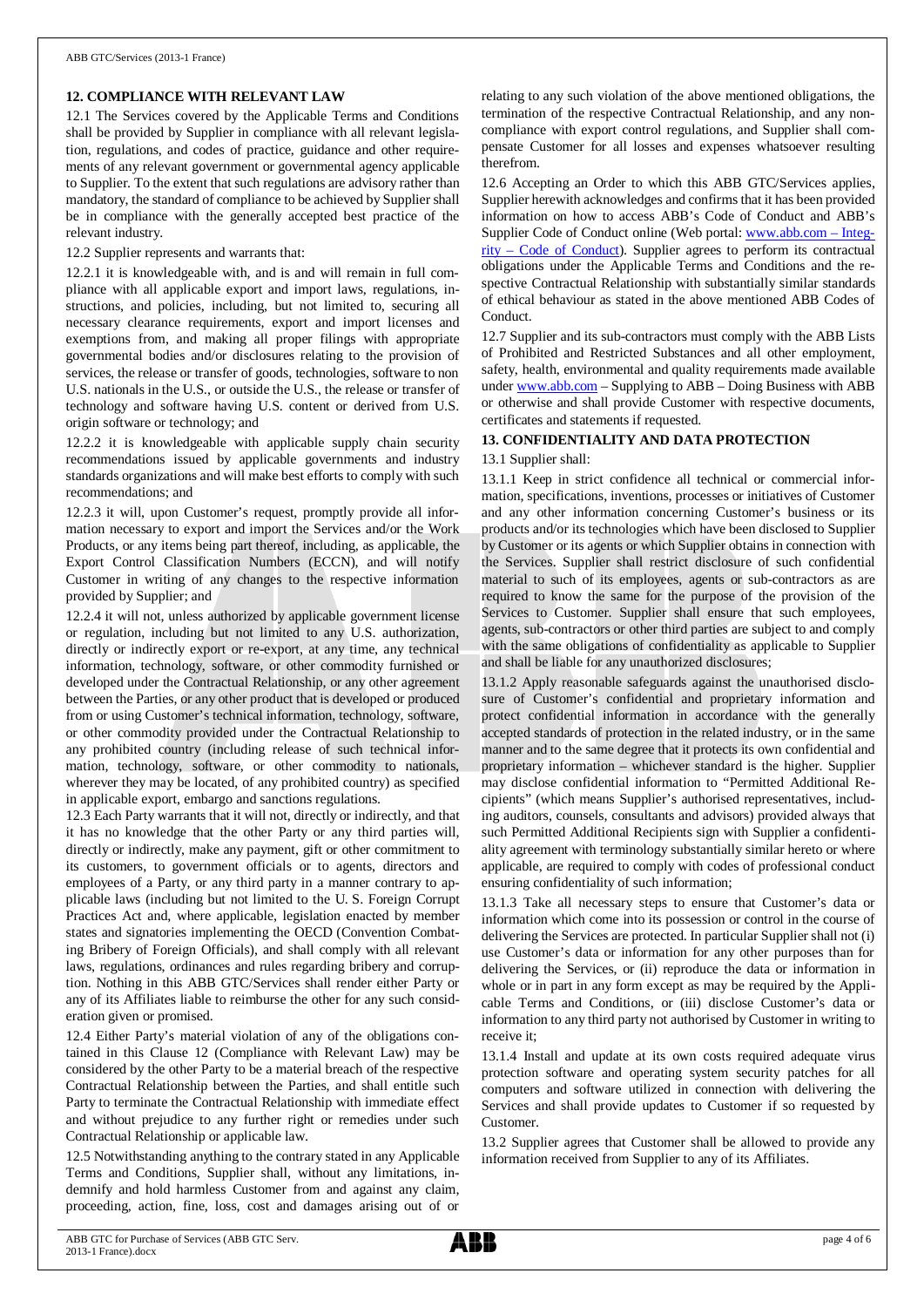#### 13.3 Supplier represents and warrants that:

13.3.1 it will not use, disclose, or transfer across borders any personal data that is processed for Customer, except to the extent necessary to perform under the respective Contractual Relationship, however, in any event in compliance with applicable data privacy laws; and

13.3.2 it will comply with all applicable data privacy laws and regulations, will implement and maintain appropriate technical and organizational measures and other protections for personal data (including, without limitations, not loading any personal data provided to Supplier on (a) any laptop computer or (b) any portable storage media that can be removed from Supplier's premises unless, in each case, (i) such data has been encrypted and (ii) such data is loaded onto portable storage media solely for the purpose of moving such data to off-site storage). Further, it will report to Customer any breaches of personal data security immediately, after discovery thereof if the personal data was, or could be, accessed, used or acquired by an unauthorized person or compromised in any way and will cooperate fully with Customer in investigating any such breaches or compromises, and will comply with all instructions or other requirements provided or issued by Customer from time to time relating to personal data.

13.4 Supplier agrees to notify Customer immediately if it becomes aware of any disclosure or breach of the obligations in this Clause 13. At the request of Customer, Supplier shall take all such measures as are necessary to prevent further disclosure.

13.5 The provisions of this Clause 13 shall not apply to:

13.5.1 Any information which is in the public domain at the date of the Contractual Relationship or which subsequently comes into the public domain other than by breach of these confidentiality provisions or other confidentiality agreement;

13.5.2 Any information already in the possession of Supplier at the date of the Contractual Relationship, other than under an obligation of confidentiality;

13.5.3 Any information obtained without obligation of confidence from a third party not in breach of a confidentiality agreement with Customer concerning the information obtained.

13.6 The Parties shall provide any notices, confirmations and documents required under applicable mandatory data privacy laws.

#### **14. LIABILITY AND INDEMNITY**

14.1 Without prejudice to applicable mandatory law, Supplier shall compensate/indemnify Customer for all damages and losses in connection with the Services whether or not Supplier may have been negligent or at fault (i) for Supplier's breaches of the Applicable Terms and Conditions , and (ii) for any claim, except for IPR Indemnification for which Clause 11 (Intellectual Property Right Infringements) exclusively applies, made by a third party (including employees of Supplier) against Customer in connection with the Services and to the extent that the respective liability, loss, damage, injury, cost or expense was caused by, relates to or arises from the Services delivered by Supplier and/or its sub-contractors. Upon Customer's request Supplier shall defend Customer against any third party claims arising out of or in connection with the Services.

14.2 Supplier shall be responsible for the control and management of all of its employees, its suppliers and/or its sub-contractors, and it shall be responsible for the acts, omissions, negligence or obligations of any of its employees, suppliers and/or sub-contractors, its agents, servants or workmen as fully as if they were the acts, omissions, negligence or obligations of Supplier.

14.3 The provisions of this Clause 14 (Liability and Indemnity) shall survive any performance, acceptance or payment pursuant to this ABB GTC/Services and shall extend to any substituted or replacement Services delivered by Supplier to Customer.

14.4 Unless otherwise expressly stated in the respective Order, Supplier shall maintain in force, and upon request provide evidence of, adequate general liability insurance, statutory worker's compensation/employer's liability insurance and where applicable goods transit

insurance with reputable and financially sound insurers. Nothing contained in this Clause 14 (Liability and Indemnity) shall relieve Supplier from any of its contractual or other legal liabilities. The insured amount cannot be considered nor construed as limitation of liability.

14.5 Customer reserves the right to set off any claims under the Order against any amounts owed to Supplier.

## **15. TERM AND TERMINATION**

15.1 The Contractual Relationship between the Parties or an Order placed under the ABB GTC/Services may be terminated for convenience in whole or in part by Customer upon giving Supplier thirty (30) calendar days written notice, unless otherwise expressly stated in the relevant Order. In such event Customer shall pay to Supplier the value of the already performed Services and proven direct costs reasonably incurred by Supplier for the unperformed Services, however in no event more than the agreed purchase price for the Services under the respective Order. No further compensation shall be due to Supplier. Compensation for any expenditures and materials made with regard to the unperformed Services shall be expressly excluded.

15.2 In the event of Supplier's breach of the Applicable Terms and Conditions, such as e. g. a breach of warranty, Customer shall be entitled to terminate the respective Contractual Relationship or an Order placed under the ABB GTC/Services if Supplier fails to take adequate and timely actions to remedy a breach as requested by Customer in accordance with Clause 10 (Remedies). In such event, Customer shall have no obligation to compensate Supplier for the already performed Services and Supplier shall be obliged to pay back to Customer any remuneration received from Customer for the performed **Services** 

15.3 Customer shall have the right to terminate the Order and/or Contractual Relationship with immediate effect forthwith by notice in writing to Supplier in the event that an interim order is applied for or made, or a voluntary arrangement approved, or a petition for a bankruptcy order is presented or a bankruptcy order is made against Supplier or any circumstances arise which entitle the court or a creditor to appoint a receiver, administrative receiver or administrator or to present a winding-up petition or make a winding-up order or other similar or equivalent action is taken against or by Supplier by reason of its insolvency or in consequence of debt.

15.4 Upon termination Supplier shall immediately and at Supplier's expense safely return to Customer all respective Customer property (including any documentation, data, and applicable Intellectual Property) and Customer information then in Supplier's possession or under Supplier's control and provide Customer with the complete information and documentation about the already performed Services.

#### **16. FORCE MAJEURE**

16.1 Neither Party shall be liable for any delay in performing or for failure to perform its obligations under a respective Order if the delay or failure results from an event of "Force Majeure". For clarification, Force Majeure means an event that was not foreseeable by the affected Party at the time of execution of the respective Order, is unavoidable and outside the control of the affected Party, and for which the affected Party is not responsible, provided such event prevents the affected Party from performing the obligations under the respective Order despite all reasonable efforts, and the affected Party provides notice to the other Party within five (5) calendar days from occurrence of the respective event of Force Majeure.

16.2 If an event of Force Majeure occurs which exceeds thirty (30) calendar days either Party shall have the right to terminate the relevant Order forthwith by written notice to the other Party without liability to the other Party. Each Party shall use its reasonable endeavours to minimise the effects of any event of Force Majeure.